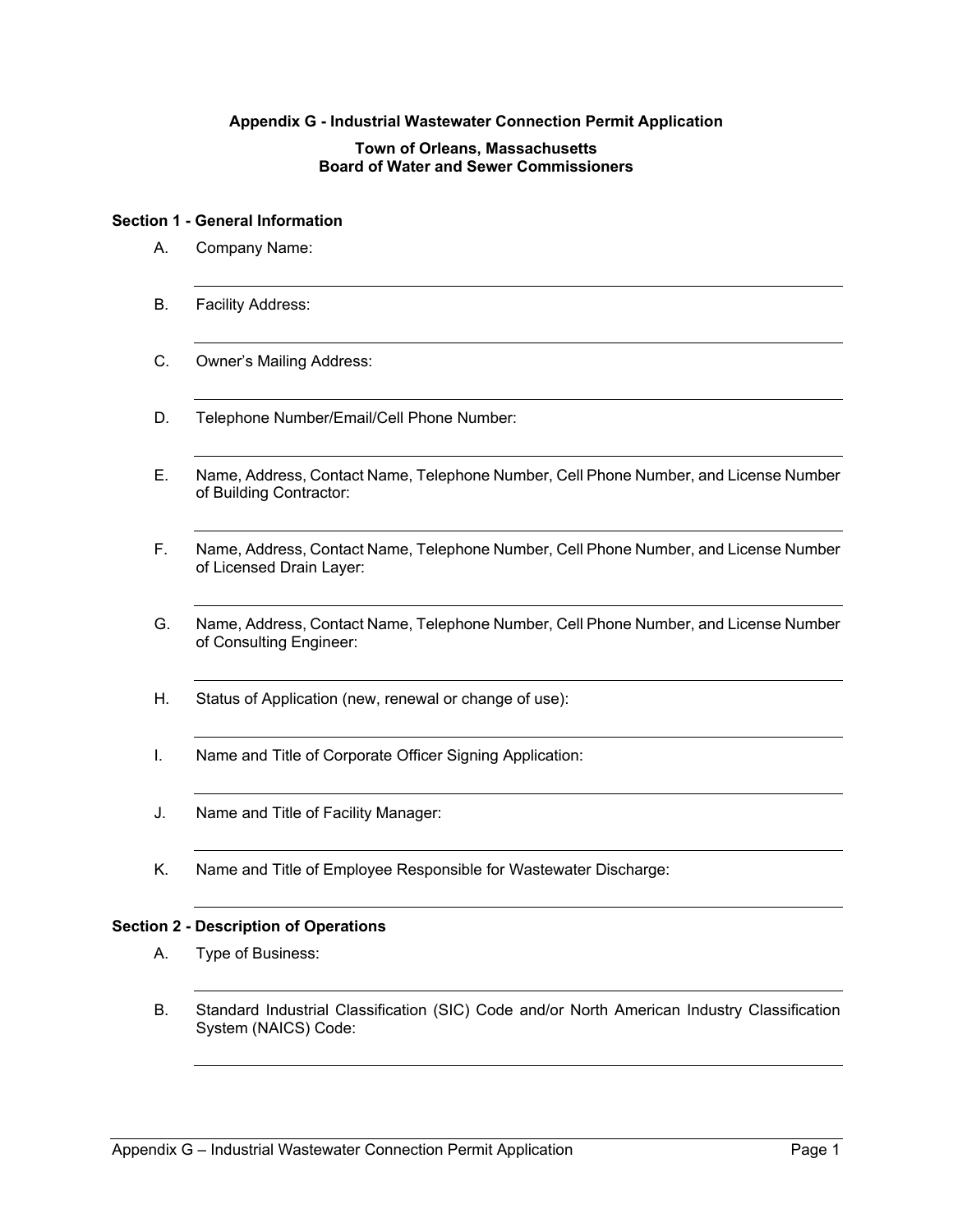- C. Principle product or service:
- D. Briefly describe the operation and activities which take place at this facility (attach additional pages if necessary):
- E. Describe the operating schedule (Days of operation, number of shifts, hours or operation, etc.):
- F. Describe any special factors affecting operation seasonal production, scheduled shutdown, peak operation, batch operation, etc. (attach additional pages if necessary):
- G. Number of employees total and per shift including seasonal variations (attach additional pages if necessary):
- H. List all raw materials used in the operation (attach additional pages if necessary):
- I. List any flammable, combustible or explosive substances which are stored, utilized or produced at this facility (attach additional pages if necessary):
- J. List any hazardous substances, SDS sheets, as defined in 310 CMR 30.00, which are stored, utilized or produced at this facility (attach additional pages if necessary):
- K. Describe all measures which are taken to isolate those areas of the facility where the substances listed in Item I and Item J above are stored, utilized or produced. In particular, list efforts to prevent the discharge of these substances to the sewer system (attach additional pages if necessary):
- L. Is there a "spill prevention plan" in effect for this facility (attach copy). If not, describe all measures which will be adopted to handle spills of these substances (attach additional pages if necessary):

# **Section 3 - Water Consumption and Usage**

- A. List the source (Town of Orleans Water Department, private well or other source) and quantity (average and maximum flow in gallons per day and peak flow in gallons per minute) of all water utilized on site. Attach records of use if available (attach additional pages if necessary):
- B. Describe any treatment of this water at this facility, including chemical additions (attach additional pages if necessary):
- C. Describe any methods which are employed at this facility to recycle and conserve water (attach additional pages if necessary):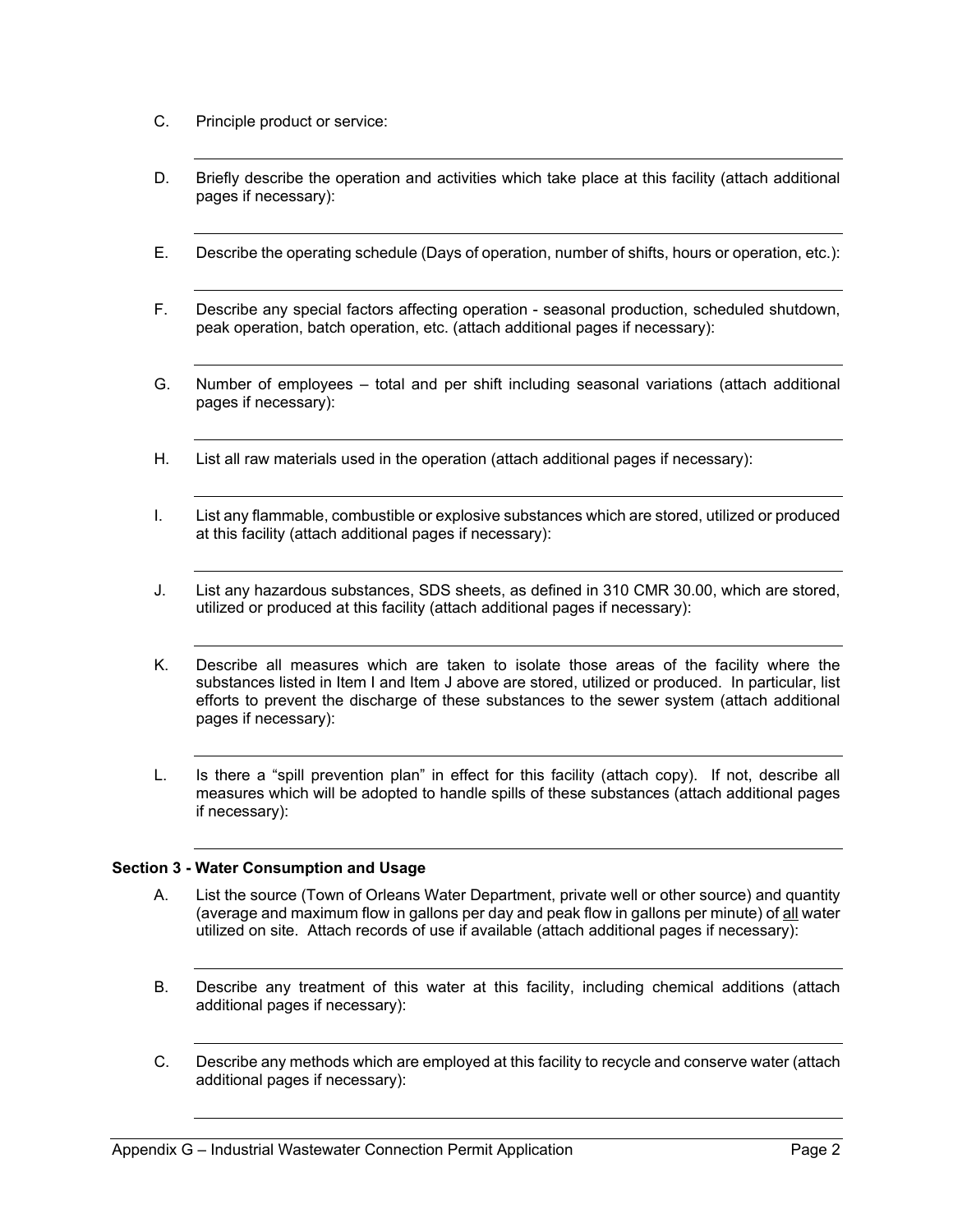# **Section 4 - Wastewater Generation and Discharge**

- A. List the source (sanitary, process, cooling, drain, etc.) and quantity (average and maximum flow in gallons per day and peak flow in gallons per minute) of all wastewater discharged to the sewer system. Attach records of discharge if available (attach additional pages if necessary):
- B. List the size, location, average daily flow and maximum daily flow of all connections to the sewer system: Note: The maximum daily flow listed will be considered the maximum daily permitted flow, if this application is accepted (attach additional pages if necessary):
- C. List all other methods of wastewater disposal direct to the body of water or to ground, waste hauling service, etc. (attach additional pages if necessary):

## **Section 5 - Wastewater Quality**

- A. Date that "Baseline Monitoring Report" was conducted on the wastewater generated at this facility (attach copy of report):
	- Note: The Department requires that an applicant for an industrial connection permit submit a "Baseline Monitoring Report" which shall be prepared by a Professional Civil Engineer, registered in the Commonwealth of Massachusetts, in accordance with the U.S. EPA "General Pretreatment Regulations for Existing and New Sources of Pollution" (40 CFR 403, as amended). The completed Baseline Monitoring Report shall be reviewed by the Manager of the facility from which the wastewater is discharged and the Manager of the facility shall certify in writing that "all sampling for the Report was performed under normal operating conditions at the Facility, particularly with regard to the quantity and characteristics of the wastewater which was generated during the sampling".
- B. Attach copies of the results of all analyses conducted on the wastewater (raw and pretreated) over the past two years.

## **Section 6 - Pretreatment**

- A. Describe any proposed or existing pretreatment which this wastewater will receive prior to discharge. If this is a proposed process or a modification to an existing process, attach a copy of a design report prepared by a Professional Civil Engineer, registered in the Commonwealth of Massachusetts, including detailed flow schematic and plans and specifications (attach additional pages if necessary):
- B. Describe the actual or anticipated efficiency of the pretreatment process in removing pollutants (attach additional pages if necessary):

# **Section 7 - Certification**

In consideration of the granting of this permit, the undersigned company official agrees to the following:

- A. To accept and abide by the Town's **Sewer Use Rules and Regulations.**
- B. To maintain the connection to the Town's wastewater system at no expense to the Town.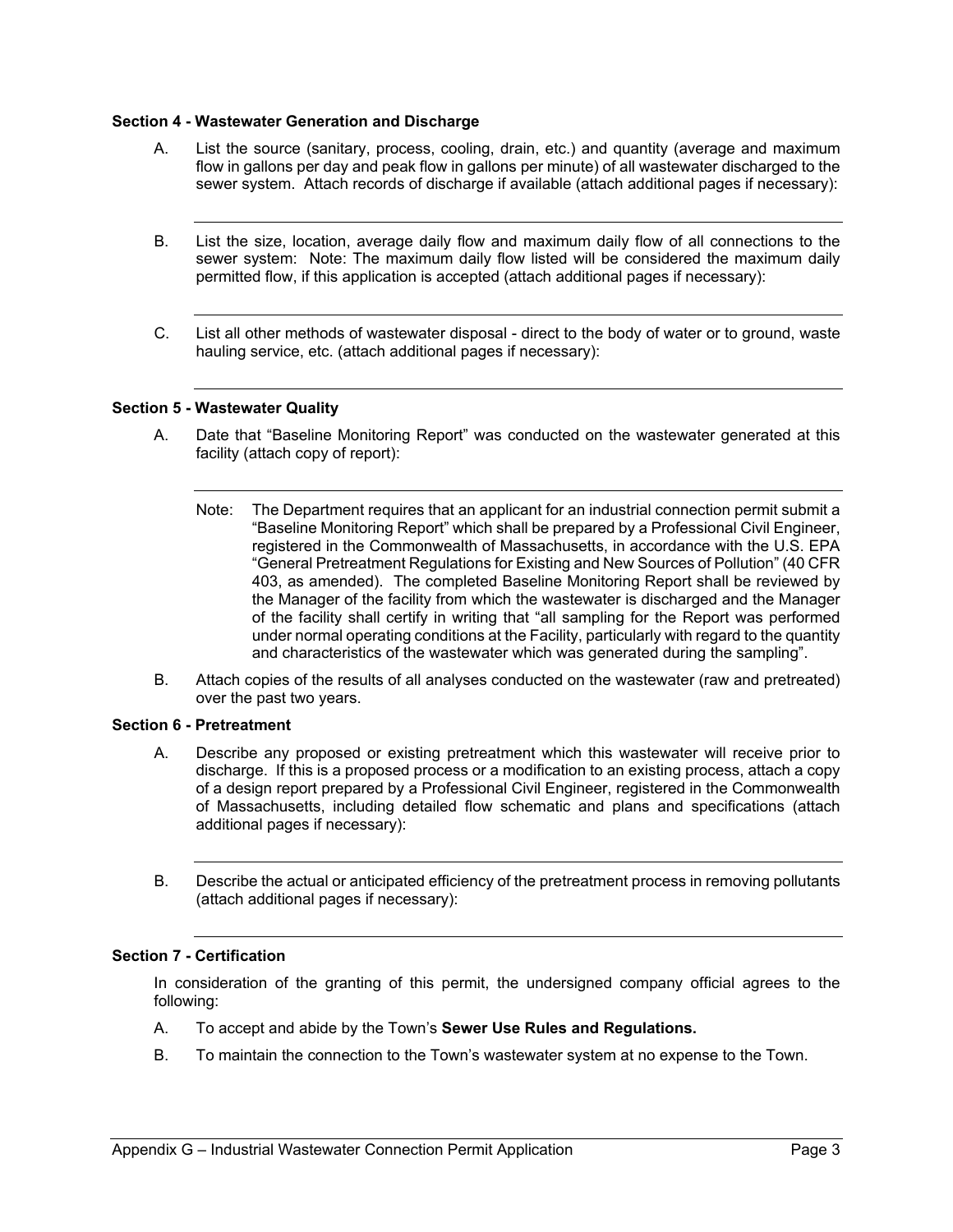C. To furnish and install the connection in full accordance with the **Appendix H - Standard Specifications for Sewer Construction** and **Appendix I – Construction Details** of the **Sewer Use Rules and Regulations**.

I hereby certify that we shall adhere to all discharge limitations imposed by the Town and to the **Sewer Use Rules and Regulations** of the Department and I understand that failure to adhere to all discharge limitations and to the **Sewer Use Rules and Regulations** will be cause for the Town to revoke the connection permit and plug the connection to the Town's wastewater system.

The information contained in this questionnaire is familiar to me and to the best of my knowledge and belief is true, complete and accurate.

Signature of Corporate Officer

Signature of Applicant

Signature of Property Owner

Name

Title

Date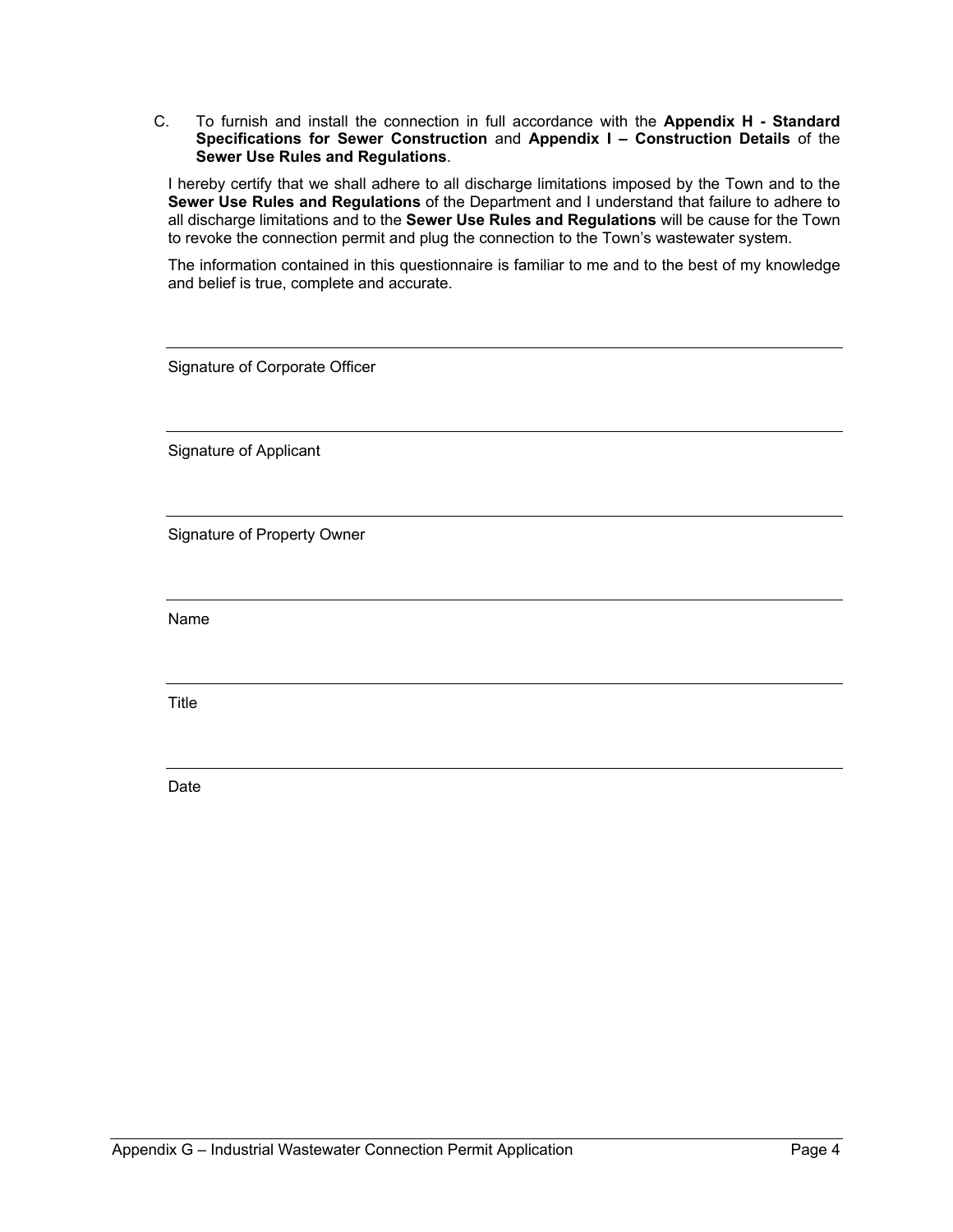# DO NOT WRITE BELOW THIS LINE – FOR OFFICIAL USE ONLY TO BE COMPLETED BY THE TOWN

| Application Complete: □ Yes □ No<br>Supporting Documentation Attached, Complete and Adequate: □ Yes<br>No |
|-----------------------------------------------------------------------------------------------------------|
| Connection Permit Fee Paid: □ Yes<br>__ No                                                                |
| Betterment Assessment Paid: □ Yes □ No<br>N/A                                                             |
| Privilege Fee Paid:   Yes   No   N/A                                                                      |
| Compensatory Sewer Privilege Fee Paid: Ves I No N/A                                                       |
| Flow Offset Fee Paid: □ Yes □ No □ N/A                                                                    |
| Reserve Capacity Fee Paid: □ Yes □ No □ N/A                                                               |
| Water Meter on site: $\Box$ Yes $\Box$ No                                                                 |
| Drain Layer's License Valid: □ Yes □ No                                                                   |
| Street Opening Permit Obtained: □ Yes □ No<br>$\vert$   N/A                                               |
| Trench Permit Obtained: □ Yes □ No □ N/A                                                                  |
| State Highway Opening Permit Obtained: □ Yes □ No<br>N/A                                                  |
| Sewer Extension Permit Obtained: □ Yes □ No □ N/A                                                         |
| Application Approved and Permit Issued by the Department: □ Yes<br>No                                     |
| If no, Why?                                                                                               |